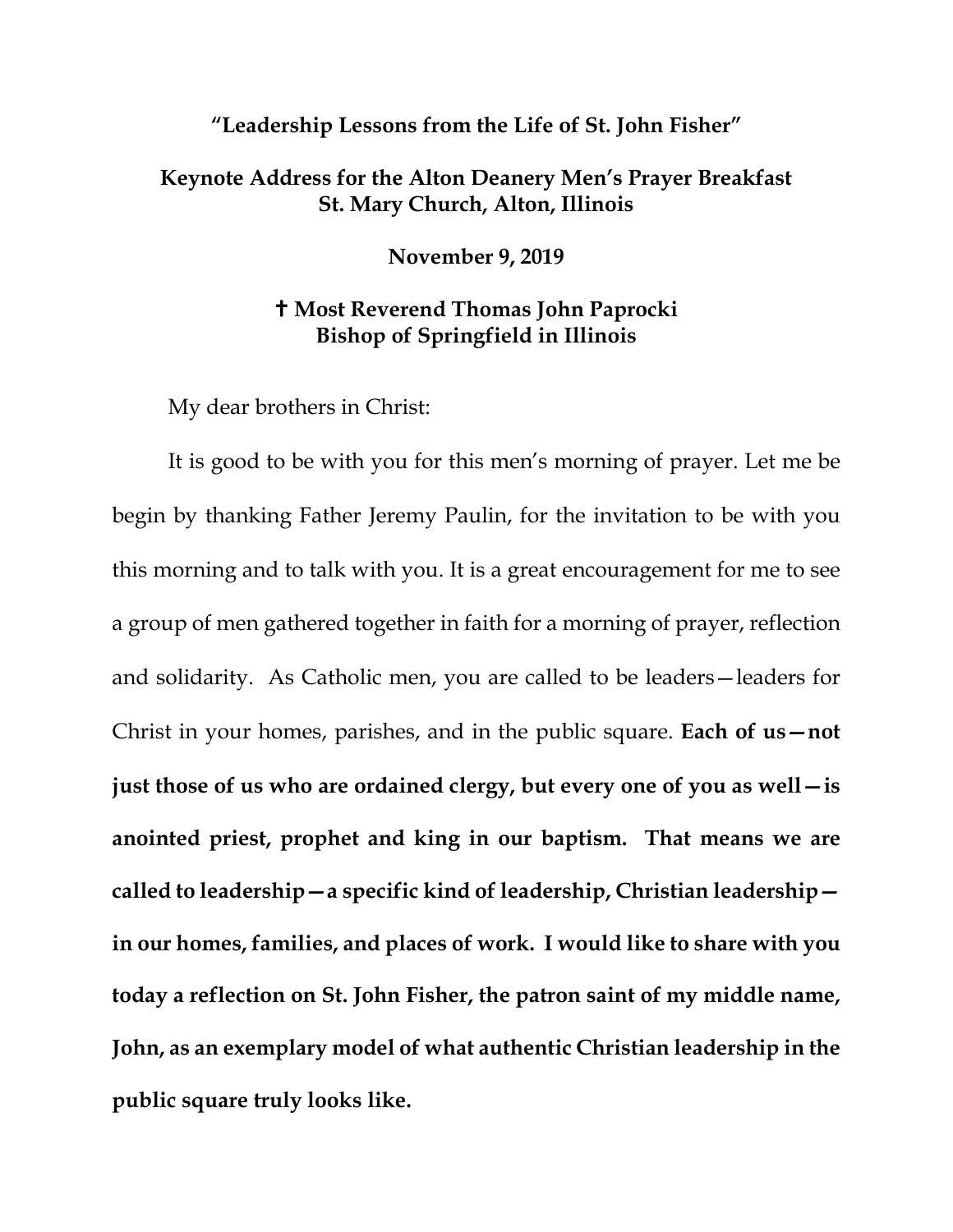Leadership is something that has been near to my heart for many years. After I became a priest, I obtained a fellowship with a group named Leadership Greater Chicago. More recently I took several courses on the topic when I pursued my MBA at the University of Notre Dame. In my MBA classes, we had courses like leadership decision-making and leadership communication.

There are many schools of thought and different theories about the qualities of a good leader, often focusing, as they should, on virtues, values, character and integrity. But what I am often looking for, and rarely find, is a discussion of the relationship between leading and following.

By definition, leading implies that someone will be following. But how do you get someone to follow you? What if you try to lead, but no one follows? Are you still a leader? St. John Fisher was alone among the bishops of his time to remain faithful to the true Church rather than surrender to the order of the King demanding obeisance to his claim to be the supreme head of the Church of England. Yet, St. John Fisher did not persuade any of his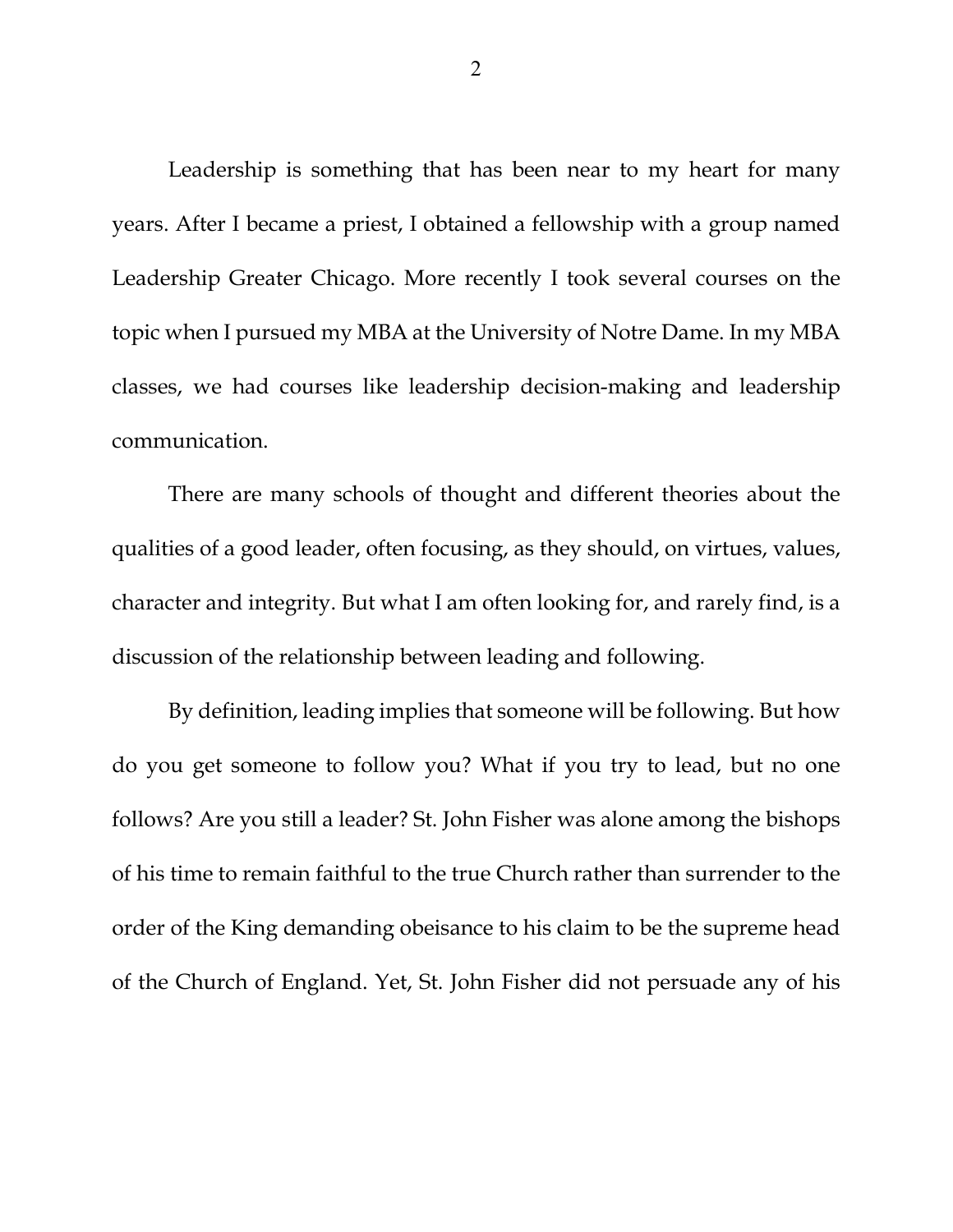colleagues to follow him. Perhaps that was not his fault as much as it was the timidity and cowardice of his brother bishops.

Leaders sometimes need to be outliers, doing what is right, but taking the risk that no one will follow, and you will be left to stand alone. This was certainly the case with St. John Fisher.

John Fisher lived and died during England's changeover from Catholicism to Protestantism. He served as the Bishop of Rochester, where, coincidentally, I recently said Mass at his old Cathedral when I was in England this past summer. He, like Thomas More, refused to assent to Henry VIII's divorce and declaration of himself as the head of the Church. He stayed true to the One, Holy, Catholic, and Apostolic Church. And finally, like Thomas More, John Fisher lost his life for holding fast to the truth. He joined the company of saints through the martyr's door. Fortunately for you, the lessons that I hope to impart today stem more from John Fisher's life than his death.

When it comes to this Saint, the most interesting source that I have ever encountered is one that none of you have ever heard of -- hopefully. I say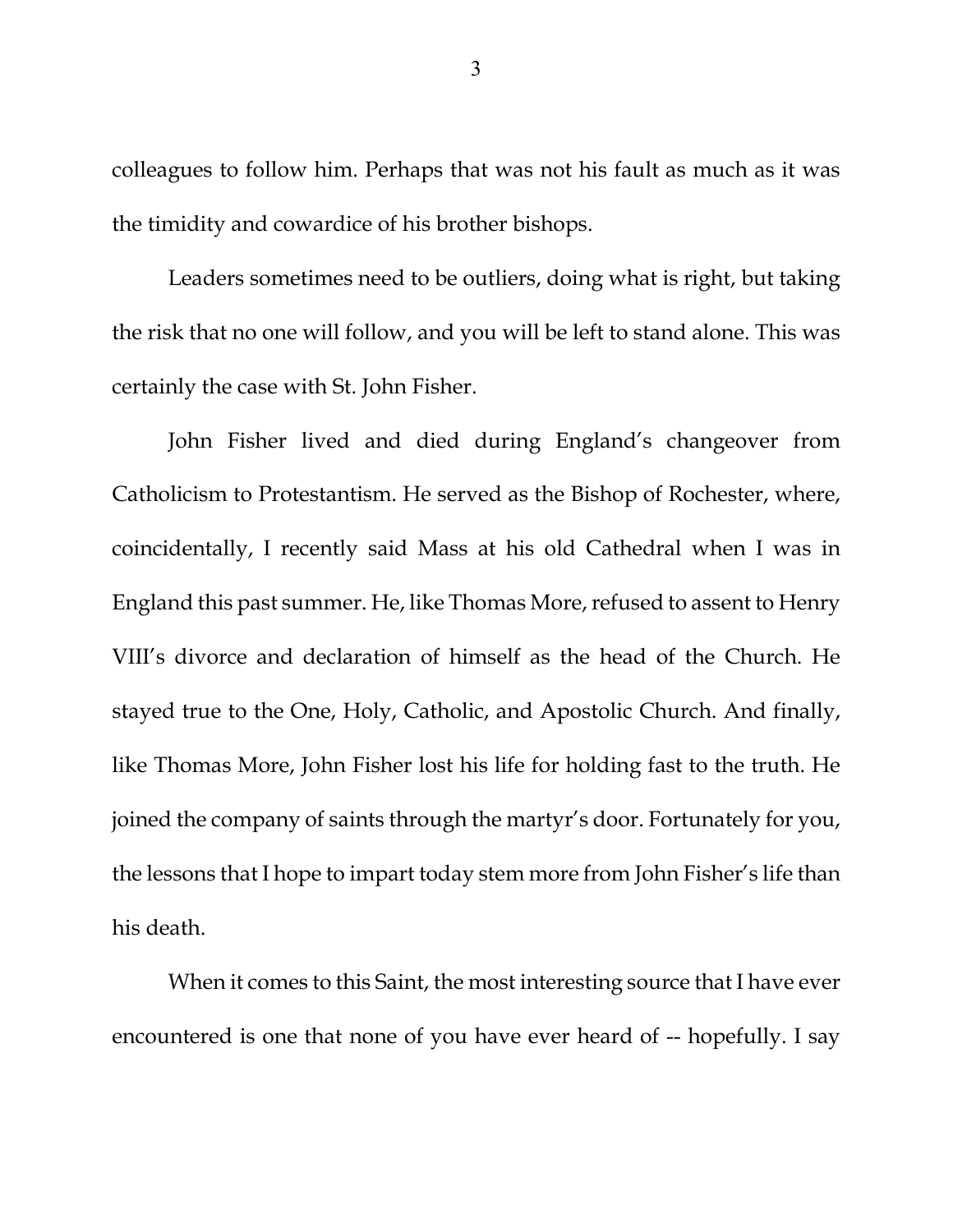hopefully because it is nothing like the accessible, enjoyable movie that tells the story of Thomas More's life. In fact, it is the polar opposite of *A Man For All Seasons*. It's an article I found in a little-known periodical, entitled: "Canonized Leadership: A Contemporary Leadership Study of Saint John Fisher."<sup>[1](#page-3-0)</sup> Please don't all rush out to read it right now!

The article's authors undertook a unique study of John Fisher's life. They analyzed his actions in light of the most prominent secular leadership model, which is generally known as the "Five Exemplary Practices." They also looked at his life through the prism of four Catholic leadership principles. This approach led them to an important conclusion: Saint John Fisher is an exemplar of both secular *and* spiritual leadership.

Consider the secular side of things. While I could focus on all five of the practices discussed in the study, let me focus on the first, and perhaps the most important. It is to "Model the Way" -- which is precisely what Saint

4

<span id="page-3-0"></span><sup>1</sup> Fr. Ross Chamberland, O.F.M. and Guillermo Montes, "Canonized Leadership: A Contemporary Leadership Study of Saint John Fisher, Scholar, Bishop, and Martyr," *The Catholic Social Science Review* 23 (2018): 237-249.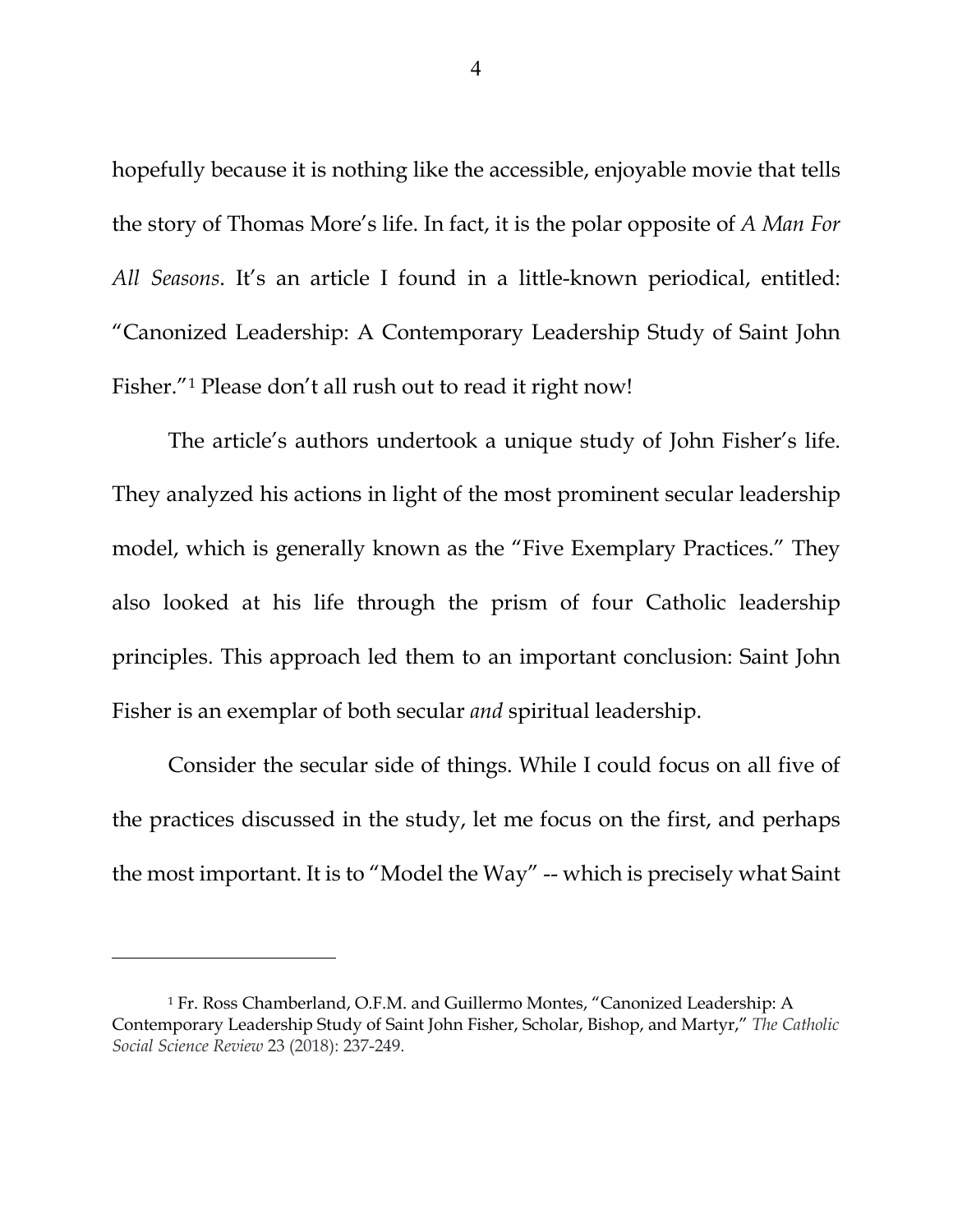John Fisher did. Throughout his life, he showed the path for others to follow. And not only did he set the example; he also clarified the values that guided his actions -- the values taught by the Catholic Church.

In his day, John Fisher was renowned as a man of "holiness, learning, prudence, and… zeal." He stood strong in the face of challenge and controversy, especially when King Henry VIII undercut the authority of the Church and its teaching on marriage. He also worked tirelessly to sway others to see the truth of the matter. He knew that he had to do the hard work of rallying others to see the truth, even though it would have been easier to stay silent. His actions inspired many of his peers to follow his lead and denounce the evil practices of the day. Future reformers, including Saint Charles Borromeo in Italy, also looked to him for inspiration.

In the Old Testament, the Prophet Nehemiah wrote that "the favoring hand of my God was upon me." There is no doubt that our Lord also steered Saint John Fisher. At a time when so many others backed away, Saint John Fisher resolutely modeled the way, in both word and deed. He showed that

5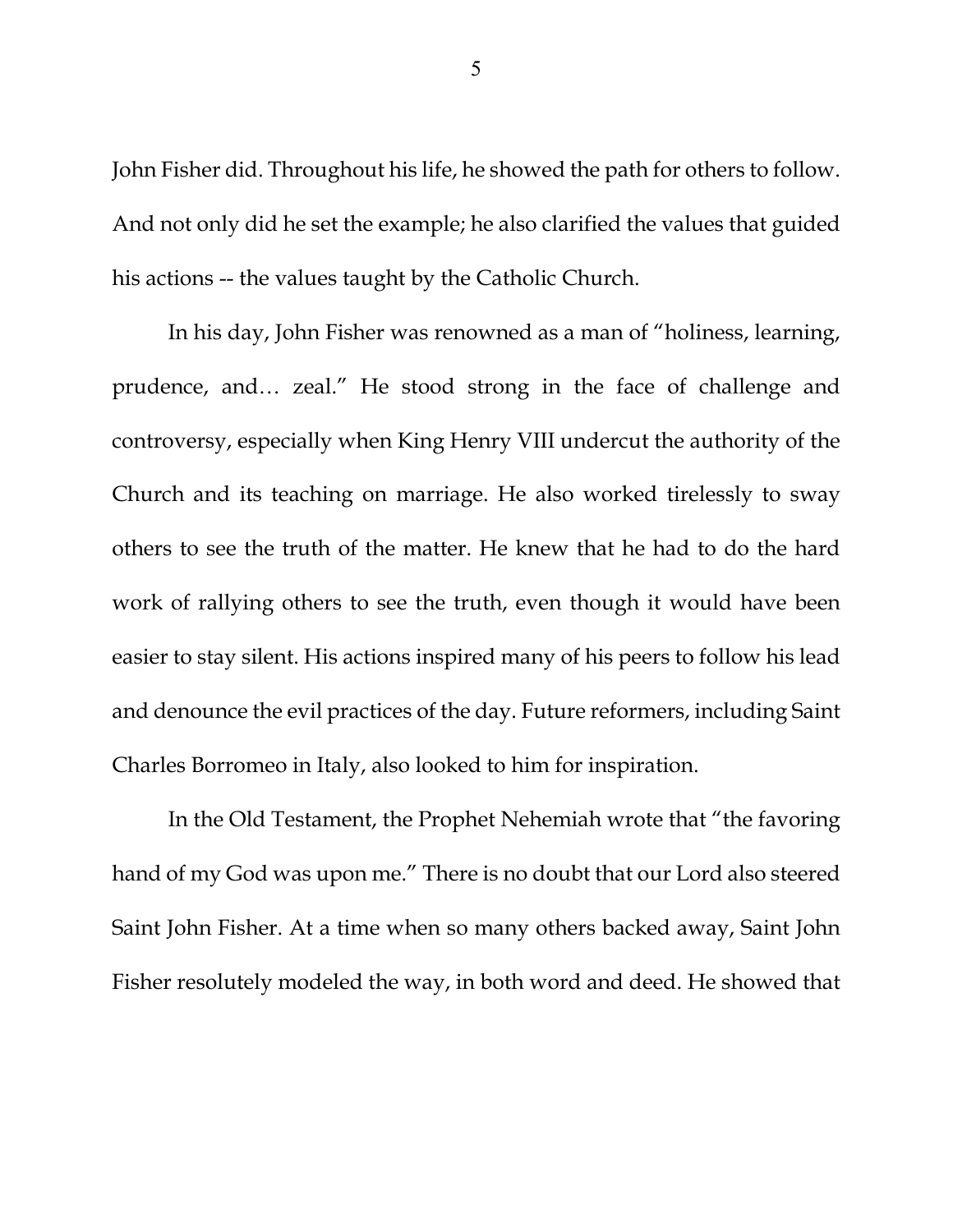true leadership exemplifies and explains in equal measure. It is a powerful lesson for the leaders of today.

Suffice it to say, John Fisher embodied the other four secular leadership traits, as well. Remember, these are the practices that are usually applied to the best members of your professions. They are the means to becoming the most effective lawyers, judges, lawmakers, executives, and public servants of all stripes. And yet, in John Fisher's life, we see that these means can also be applied to Christian ends. The *Catechism of the Catholic Church* tells us that "authority is exercised legitimately if it is committed to the common good of society" (CCC 1921). Saint John Fisher proved the truth of these words before they were ever written.

It is worth asking why. Why was John Fisher able to pursue the common good, and to lead others toward it, when so many other so-called leaders failed? The answer lies not in the secular definition of leadership, but rather in the spiritual.

The analysis of John Fisher's life also showed that his life was infused with the defining characteristics of *Christian* leadership. He stood strong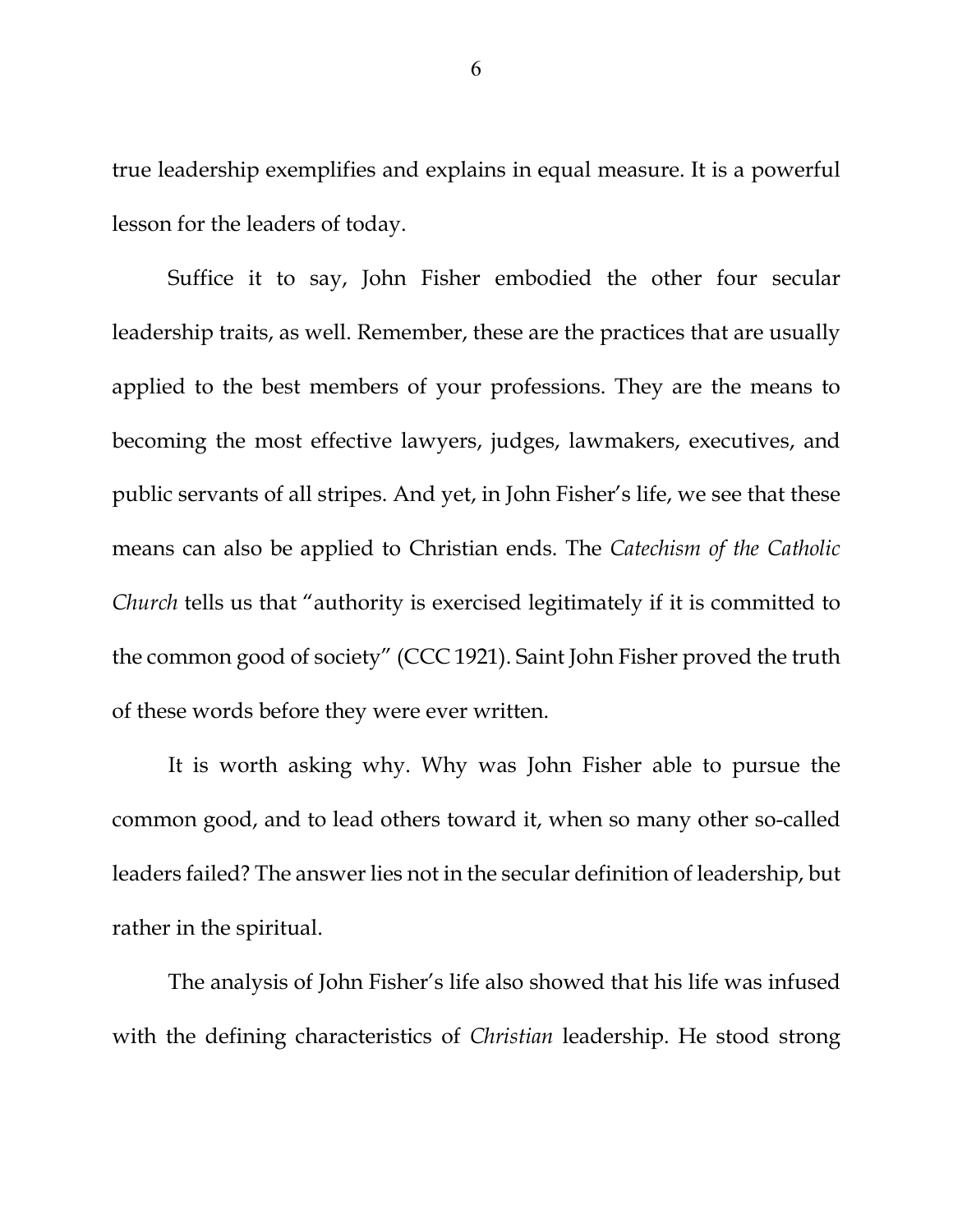against the winds of his day because he stood on a rock that could not be moved.

Once again, I could focus on all the dimensions of spiritual leadership discussed in the study, but for your sake, I will focus on just one: Heroic Courage.

The truth of the matter is that leadership is tough. It confronts you with hard choices and often leads to harsh consequences. John Fisher certainly knew this. He faced a King and a culture that rejected the truth and all who adhered to it. And yet, he refused to back down from what he knew was right. It would have been easier to give up the fight and go along with the flow -- but that is not the nature of leadership. In Psalm 137, we hear the words, "let my tongue be silenced if I ever forget you." John Fisher never forgot the teachings of Christ and His Church. He courageously proclaimed the truth in all that he did, knowing full well what it could cost him. So do all true leaders: They take a stand, regardless of the consequences.

Now, I admit: Heroic courage is not something we can easily summon. But God, in his infinite mercy, has offered us help. The Sacraments,

7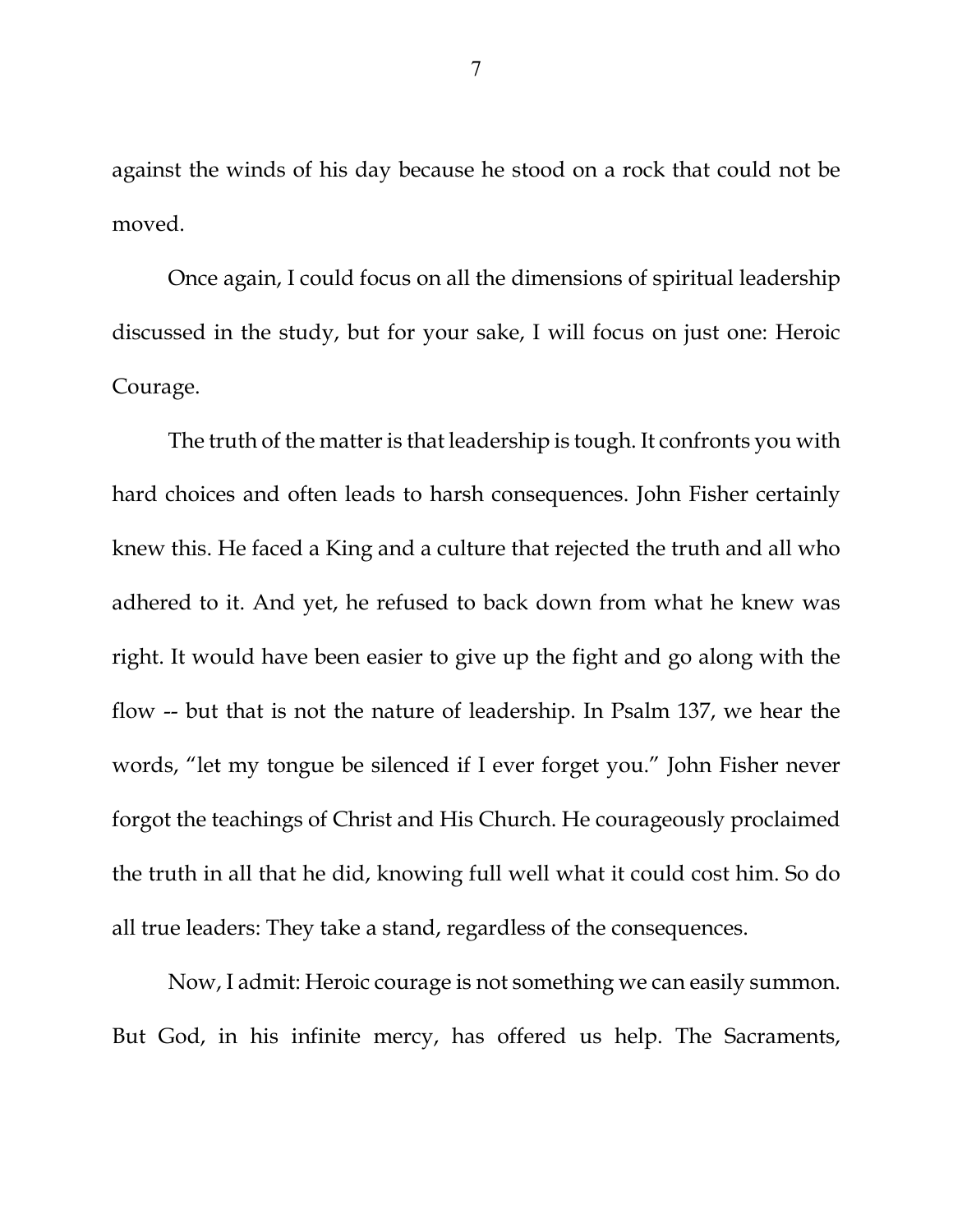especially Penance and Holy Communion, are a bottomless well of grace that constantly brings forth courage. They re-align us and remind us of who we are and what we aspire to be, giving us the strength to choose right over wrong and good over evil. Frequent contact with the Sacraments, therefore, is essential for all Catholic lawyers and public servants who wish to hold fast to the faith amidst the storms of our time.

Considering the sinful opposite of heroic courage leads me to our vocabulary word for the day: pusillanimity. The noun, pusillanimity, means a lack of courage or determination; it refers to timidity. The adjective, pusillanimous, means lacking courage and resolution; marked by contemptible timidity. The Latin root of the word pusillanimous means "small souled" of "very little spirit." It is the opposite of "magnanimity" or being "magnanimous," which means "large souled" or "great in spirit." Pusillanimity is a prideful shying away from challenge because a person thinks he's good enough, strong enough, man enough, etc. It is essentially a fear of failure and embarrassment. It also indicates a lack of confidence in God's providence to ensure our success when we are doing His will and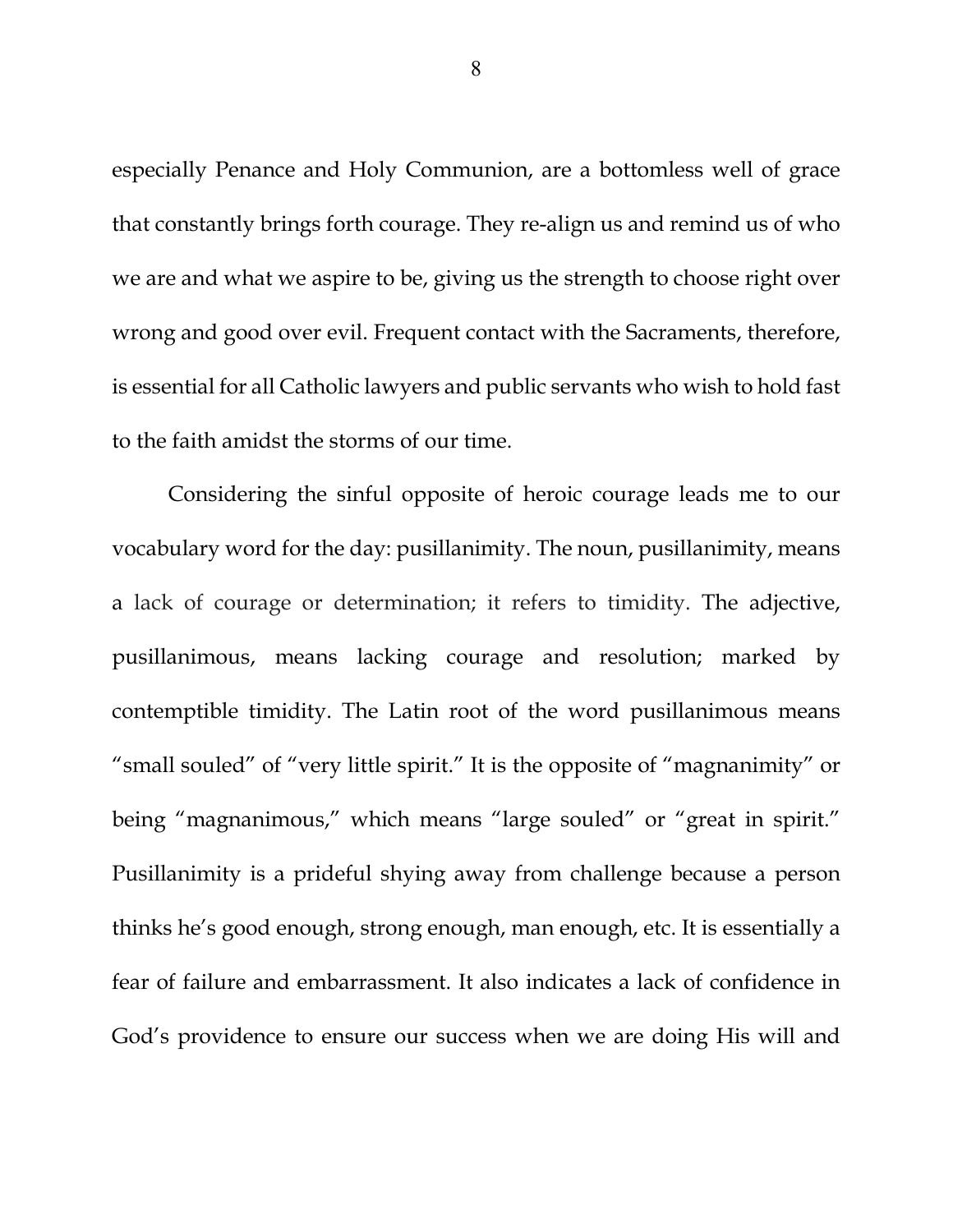defending His truth. Fostering the virtue of heroic courage helps us to overcome the temptation to pusillanimity.

In John Fisher's life, we see that secular leadership and spiritual leadership are closely linked and mutually reinforcing. It is a lesson for all who hold elected office, shape public policy, or practice law. You are called to be leaders in your fields. So, too, are you called to be leaders of faith. Indeed, when faith fills your daily work, it gives a new and fuller meaning to everything you do. Leadership, after all, is meant to have a destination - a place where you, and those who follow you, intend to go. Imagine if that destination is informed by the truth and infused by the Holy Spirit.

This is not something that our culture counsels you to do. Modern society demands that you choose either the secular or the spiritual, and never mix the two. Yet we should not see this as a question of either/or. It is both/and. By living out your faith in your daily work, how much better will you be able to pursue the common good? Conversely, what kind of leader will you be if you ignore your faith and rely on your own strength alone? As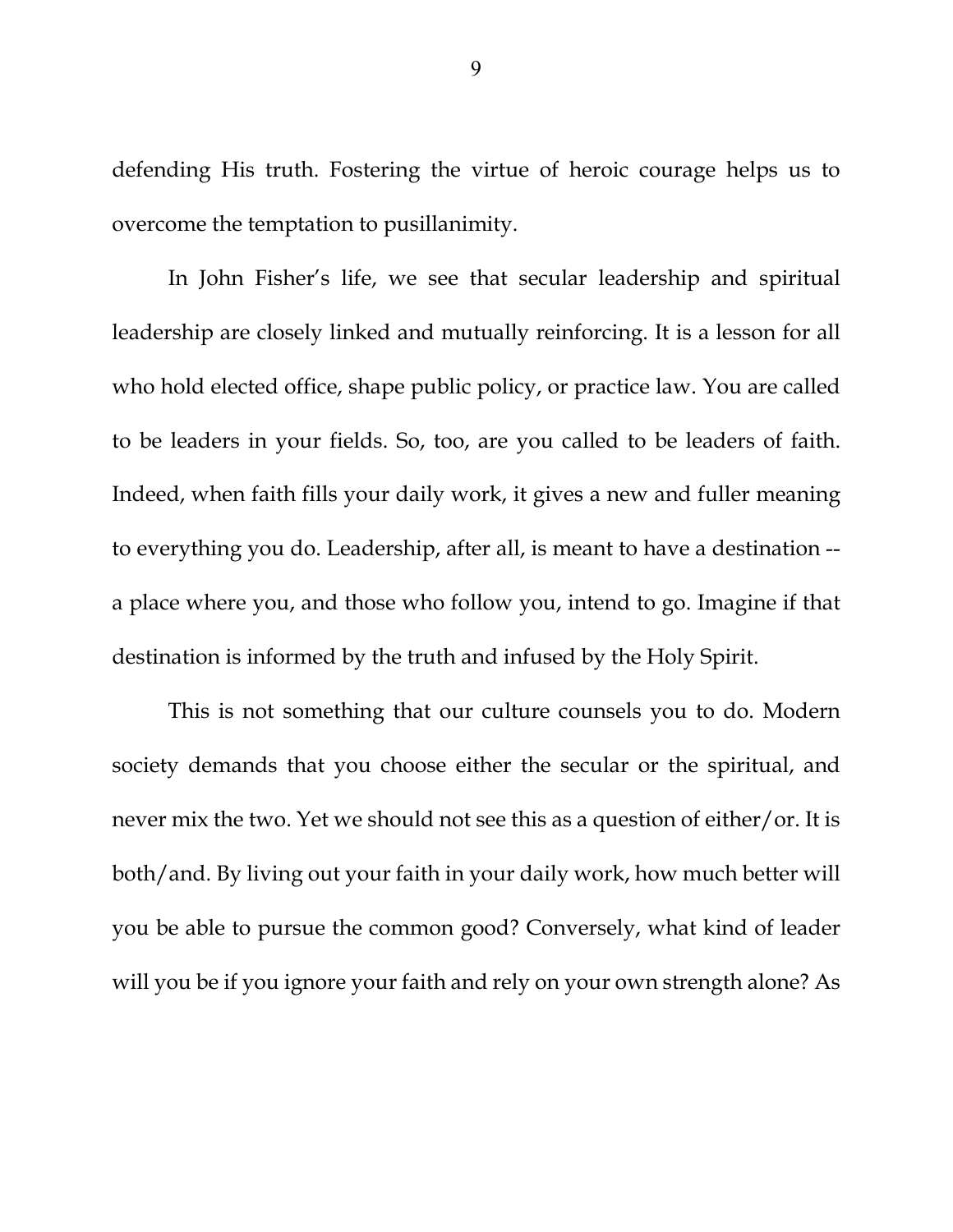Holy Scripture reminds us: "For what does it profit a man to gain the whole world and forfeit his soul?"

Saint John Fisher knew the answer to this question. He was a leader who led well -- who had the courage to point others toward the truth and to pursue it himself, inspiring others to do the same. As baptized Christian men, you are called to walk in their footsteps, no matter your roles or responsibilities. This will look different for each and every one of you, but the ultimate effects will be the same. The common good will be promoted. The dignity of the human person will be respected. And you will lead for the benefit of society, and to the glory of God.

**In closing, I'd like to share that we have started a new men's Christian leadership group in our own diocese called "The Legion of Valor." Its motto is "Virtue, Brotherhood, Mission." The Legion of Valor is a group of Catholic men who are committed to growing in the faith, embracing their roles as Christian leaders, and supporting and holding each other accountable. The Legion meets quarterly for overnight events focused on formation and brotherhood, then they go back out to their**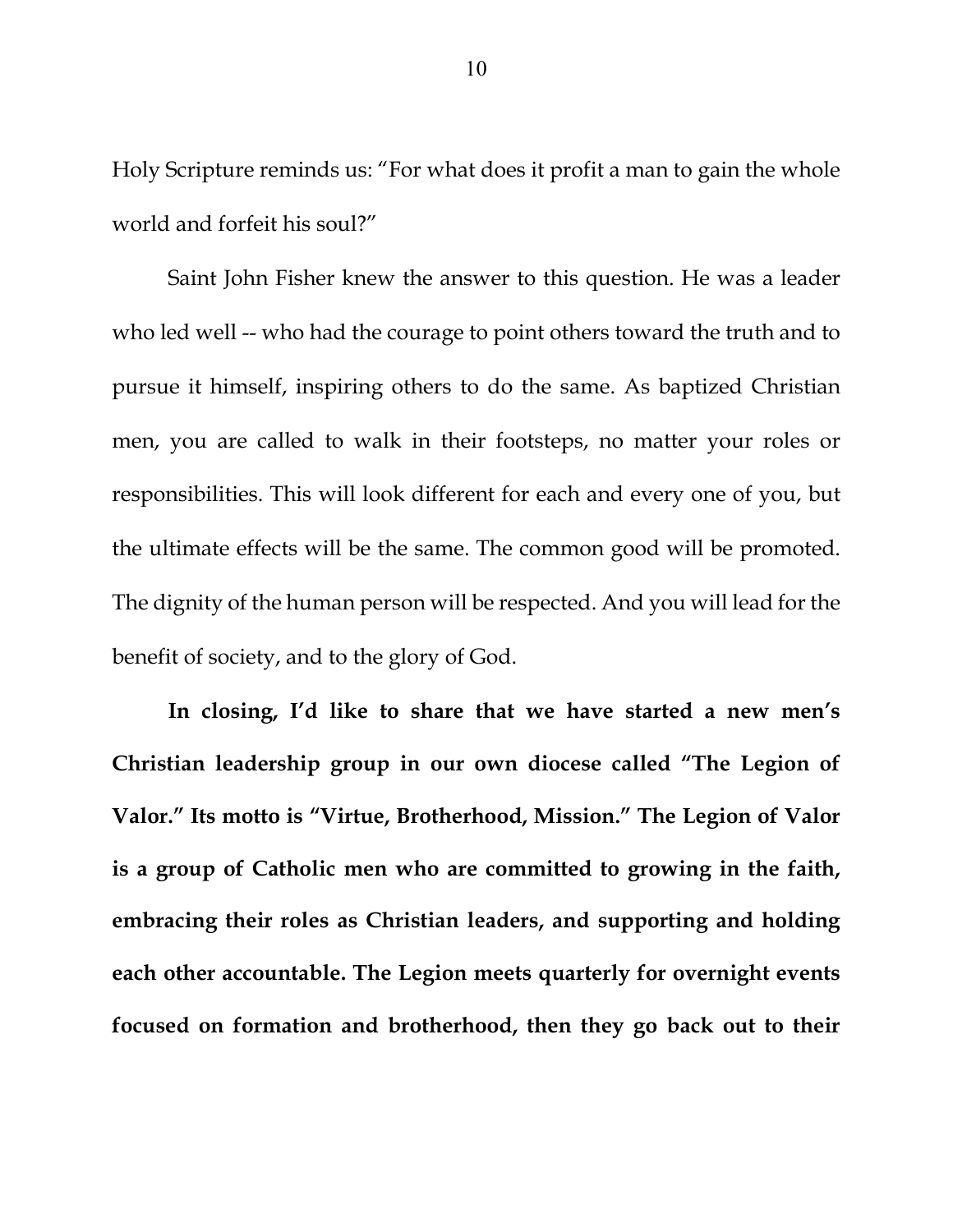**parishes, homes, and places of work to live out the fullness of their role as Christian disciples.** 

**I had the privilege to join this group of men for their inaugural event in June. In September, Father Sebastian Walshe, a Norbertine priest of St. Michael's Abbey in California, talked about Spiritual Combat; and last month Dr. Christopher Blum of the Augustine Institute came and spoke about the life and witness of St. John Henry Newman. The next event is in March, and I encourage you all to discern participation in this group. You can learn more at valor.dio.org, and Mike Christie, who is one of the leaders and founders of this group, is here today to answer any questions.** 

Saint John Fisher once said, "A good man is not a perfect man; a good man is an honest man, faithful and unhesitatingly responsive to the voice of God in his life." These words describe what all of you can be. They are what all of you must be. And I trust that they are what all of you will be, as leaders in the community.